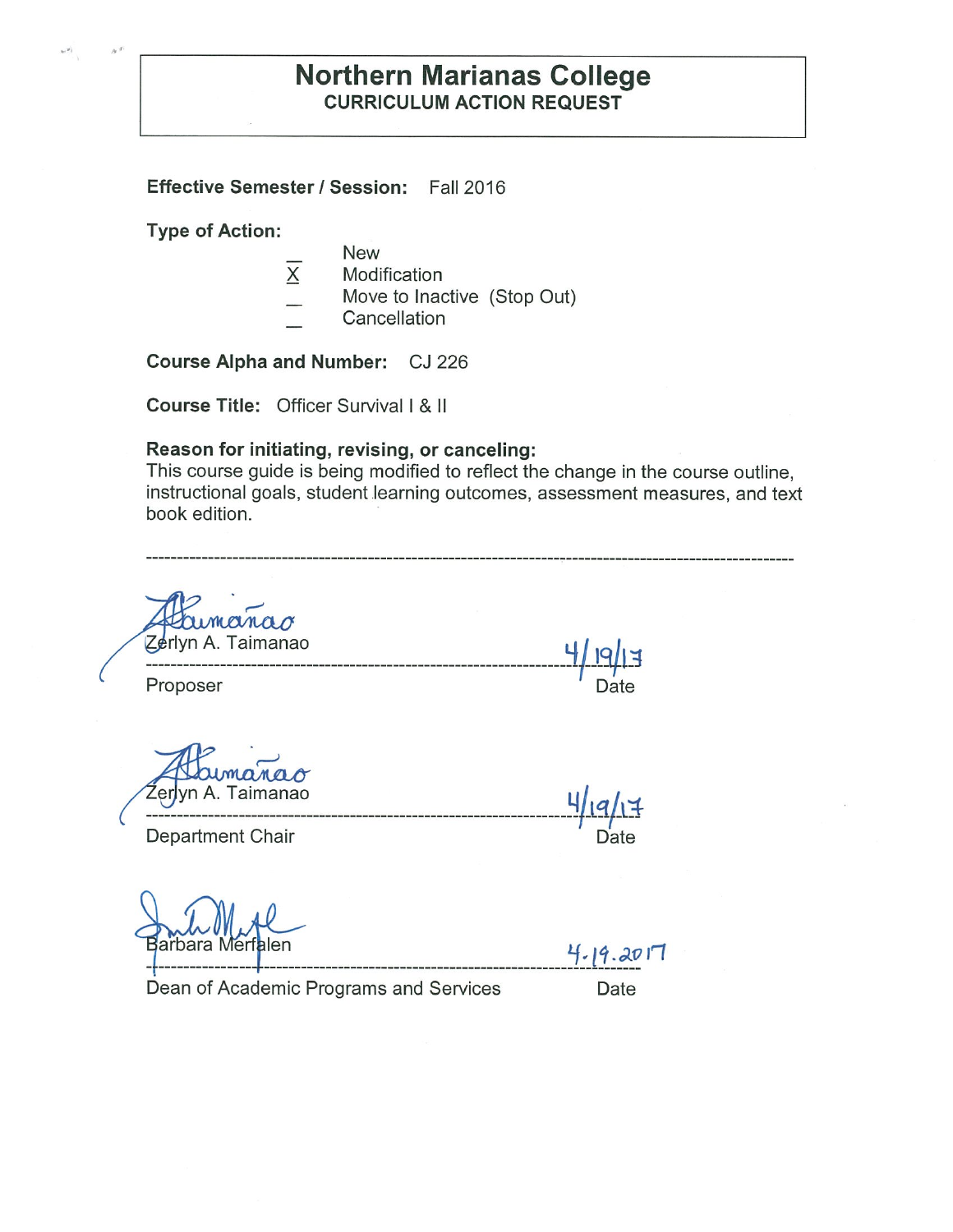#### **Page:** 1

# **Northern Marianas College Course Guide**

Course: CJ 226 Officer Survival I & II

### **1. Department**

Criminal Justice

# **2. Purpose**

The purpose of this course is for the student to gain the knowledge and skills required to safely and effectively accomplish his/her functions as a law enforcement officer.

### **3. Description**

**A. Required/Recommended Textbook{s) and Related Materials**  Training materials will be provided by the agency. There is no required textbook.

### **B. Contact Hours**

- **1. Lecture:** 4 hours per week/ 60 hours per semester
- **2. Lab:** N/A
- **3. Other:**

# **C. Credits**

- **1. Number:** 4
- **2. Type:** Regular Degree Credits

# **D. Catalogue Course Description**

This course covers both the theory and practical application of skills required for a law enforcement officer to accomplish required functions safely and effectively. (Offered Fall, Spring, and Summer)

#### **E. Degree or Certificate Requirements Met by Course**

This is a required course for the Department of Public Safety cadets/students enrolled in the Basic Law Enforcement Certificate Program.

# **F. Course Activities and Design**

Lecture and discussion sessions form the basis from which the knowledge and skills are developed during this course.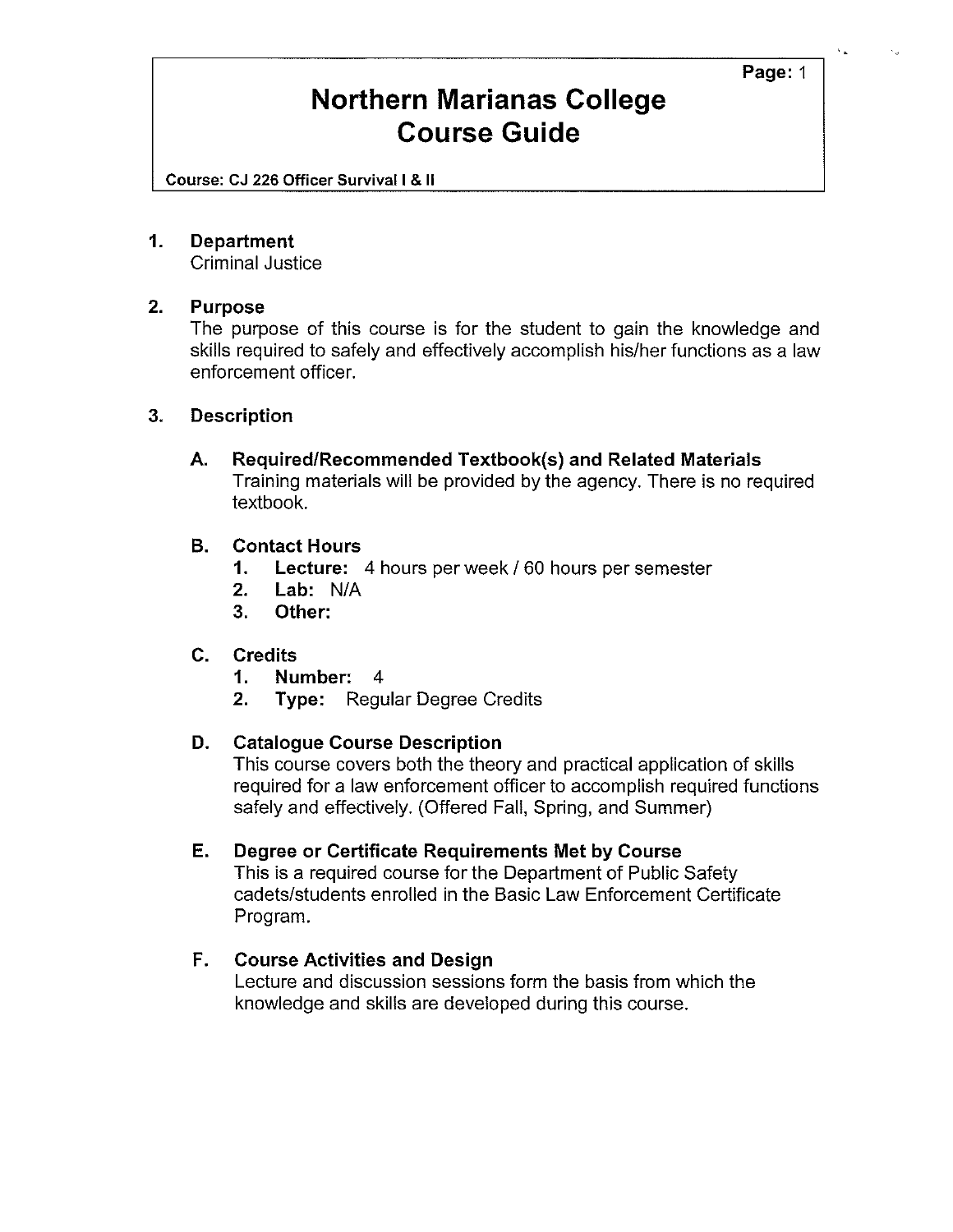# **Northern Marianas College Course Guide**

Course: CJ 226 Officer Survival I & II

- **4. Course Prerequisite(s); Concurrent Course Enrollment; Required English/Mathematics Placement Level(s)**  Prerequisite(s): Currently employed or a cadet with the Department of Public Safety. English Placement Level: EN 101 Math Placement Level: None
- **5. Estimated Cost of Course; Instructional Resources Needed**  Cost to the Student: Tuition for a 4-credit course and the cost of the textbook.

Cost to the College: Instructor's salary

Instructional resources needed for this course: N/A

# **6. Method of Evaluation**

Student grades will be based on the regular letter grade system as described below:

- A: Excellent grade points:  $4.0$ ;
- B: Above average grade points: 3.0;
- C: Average  $-$  grade points:  $2.0$ ;
- D: Below average  $-$  grade points: 1.0;
- F: Failure grade points:  $0.0$ .

NMC's grading and attendance policies will be followed.

#### **7. Course Outline**

This is a topical outline and does not necessarily indicate the sequence in which the material will be presented.

- 1.0 Patrol Tactics for Survival;
- 2.0 Vehicle Pullover Techniques;
- 3.0 Felony and High Risk Pullovers;
- 4.0 Person Search Techniques;
- 5.0 Vehicle Search Techniques;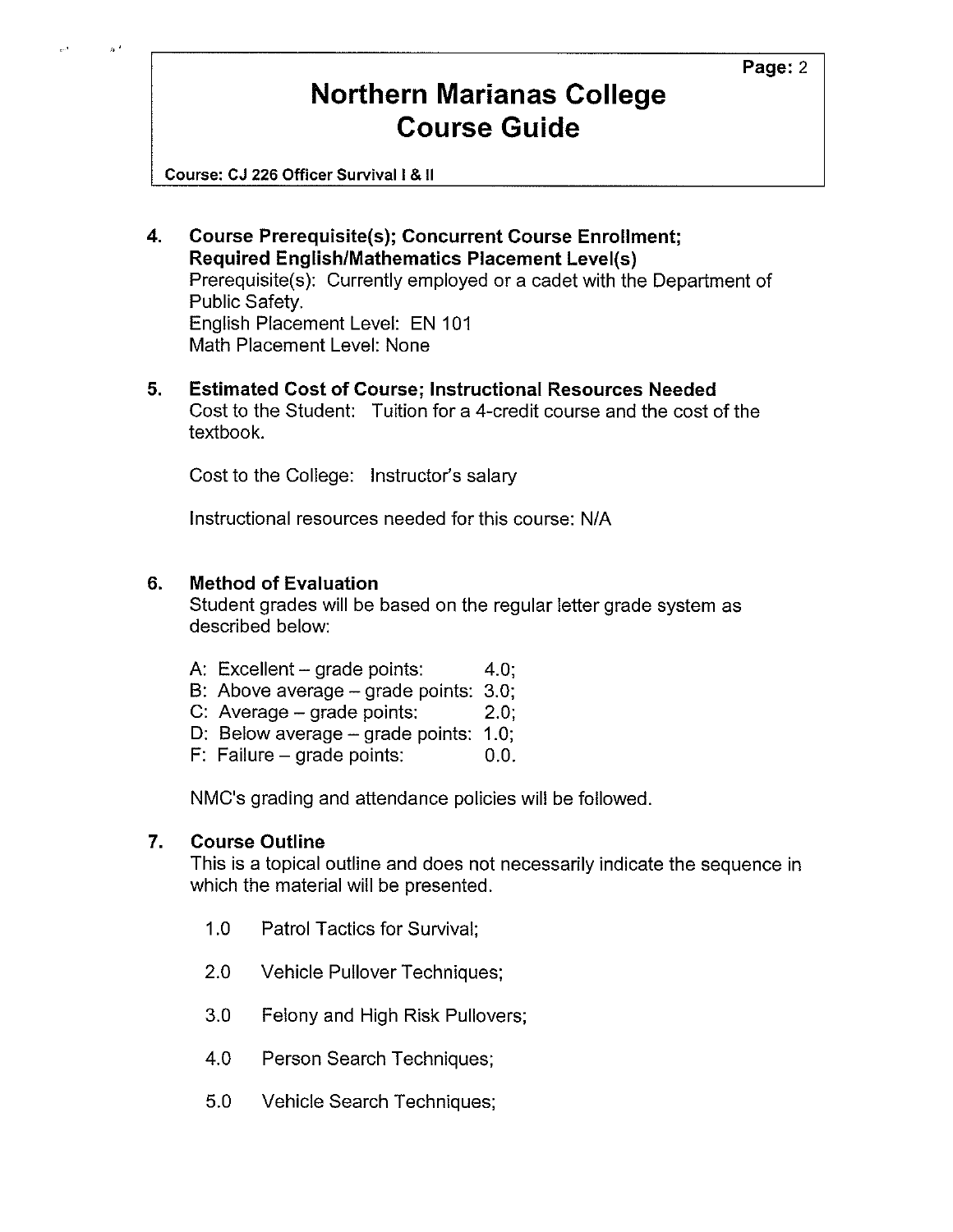### Page: 3

# **Northern Marianas College Course Guide**

Course: CJ 226 Officer Survival I & II

- 6.0 Restraint Devices;
- 7.0 Prisoner Transportation;
- 8.0 Responding to Calls;
- 9.0 Crowd and Riot Control; and
- 10.0 Officer Survival;

#### **8. Instructional Goals**

This course will introduce students to:

- 1.0 The basic preventative patrol methods used by officers;
- 2.0 The points of selective enforcement;
- 3.0 The advantages and disadvantages of foot patrol and motorized patrol;
- 4.0 The factors that affect perception;
- 5.0 The observation of a simulated simulation and the ability to describe the scene and situation;
- 6.0 The patrol techniques that increase the possibility of crime detection;
- 7.0 The techniques in safely transporting a prisoner;
- 8.0 The process of responding to calls;
- 9.0 The technique of crowd and riot control; and
- 10.0 The process of officer survival.

#### **9. Student Learning Outcomes**

Upon successful completion of this course, students will be able to:

1.0 Summarize the basic preventative patrol methods used by officers;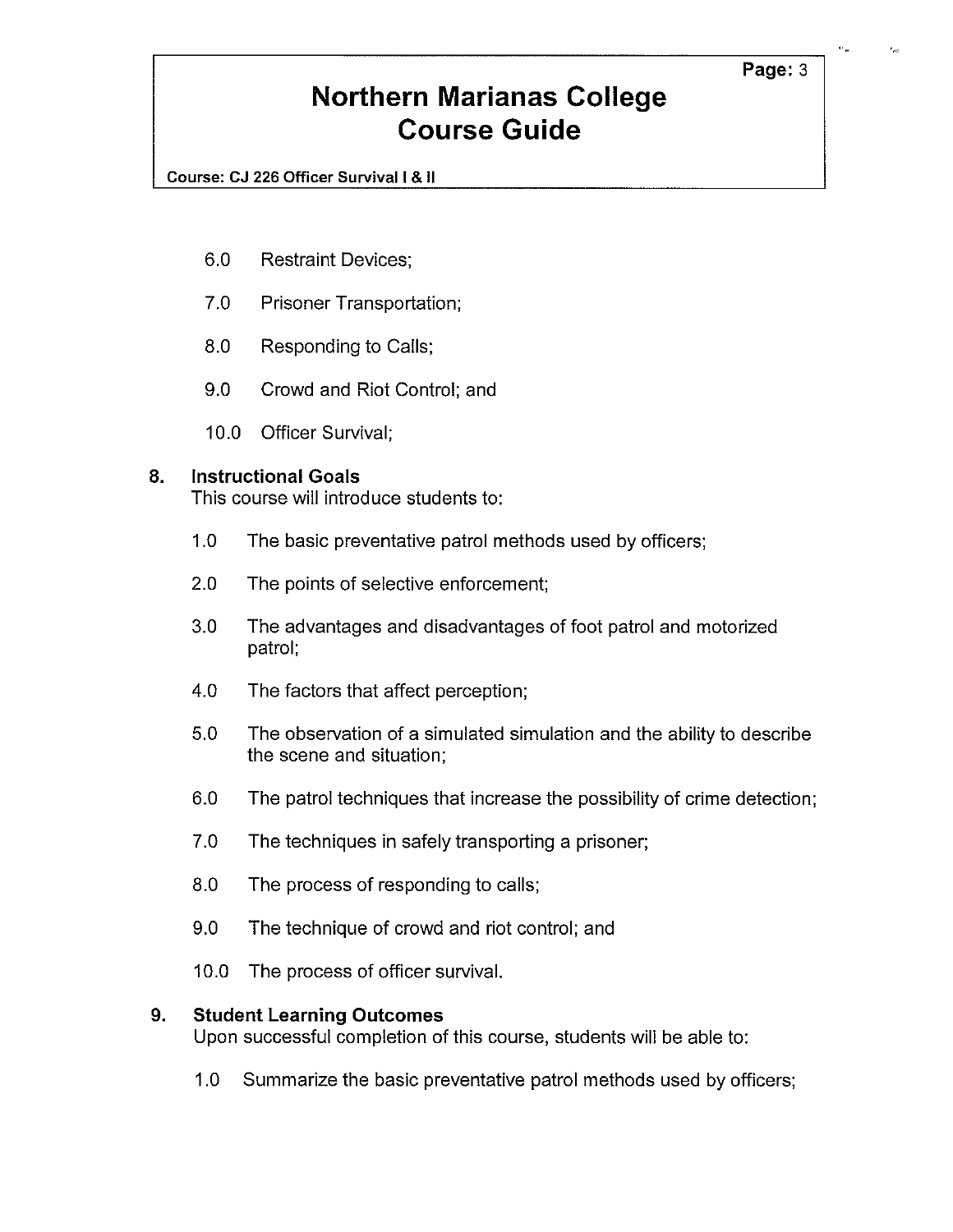# **Northern Marianas College Course Guide**

**Course: CJ 226 Officer Survival** I & II

- 2.0 Recognize the points of selective enforcement;
- 3.0 Identify the advantages and disadvantages of foot patrol and motorized patrol;
- 4.0 Identify the factors that affect perception;
- 5.0 Recognize the observation of a simulated simulation and the ability to describe the scene and situation;
- 6.0 Identify the patrol techniques that increase the possibility of crime Dectection;
- 7.0 Identify the techniques in safely transporting a prisoner;
- 8.0 Identify the process of responding to calls;
- 9.0 Identify the technique of crowd and riot control; and
- 10.0 Demonstrate the process of officer survival skills.

#### **10. Assessment Measures**

Assessment of student learning may include, but not be limited to, the following:

- 1.0 Group discussions;
- 2.0 Writing assignments and exercises;
- 3.0 Demonstration;
- 4.0 Assignments; and
- 5.0 Tests.